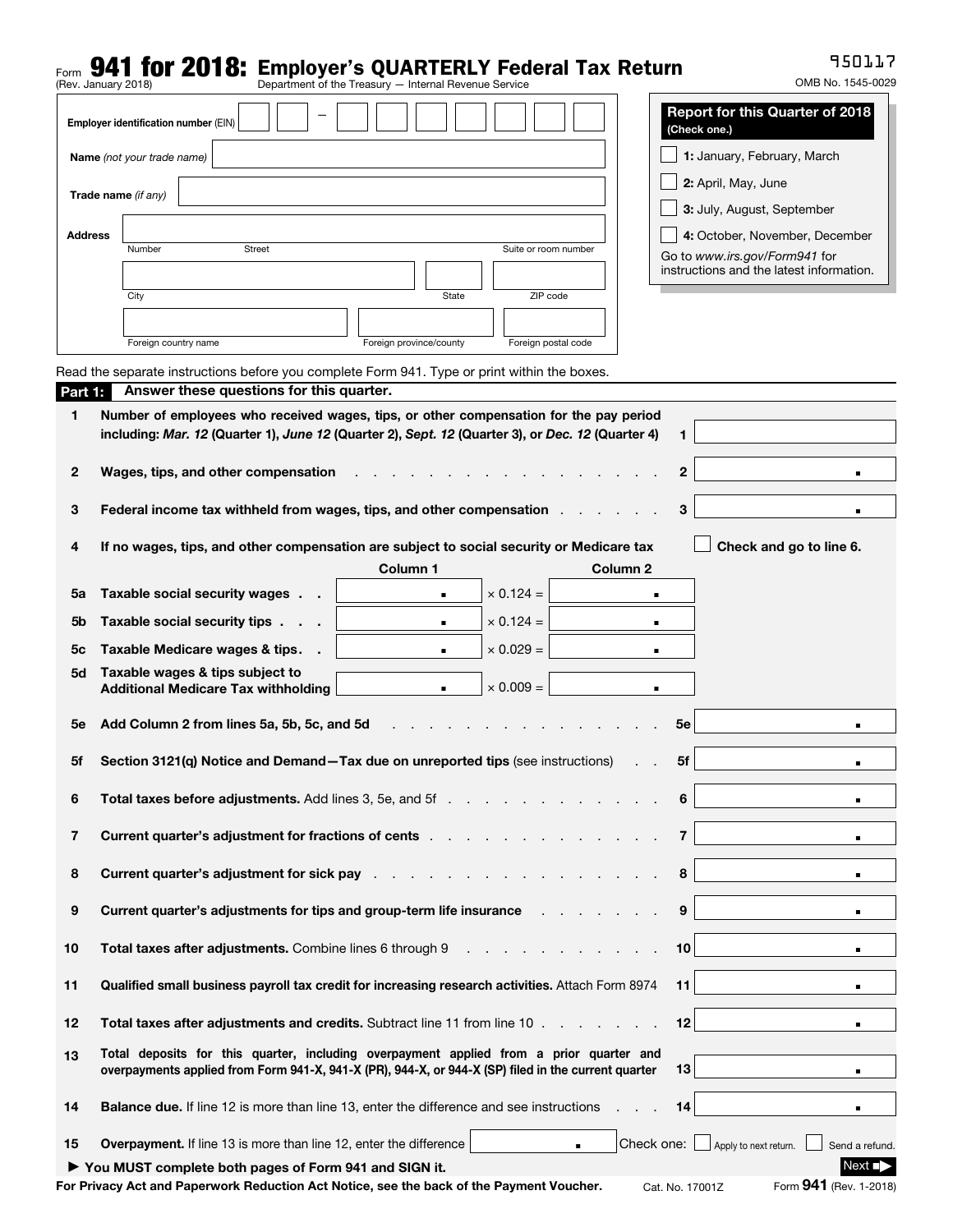| <b>Name</b> (not your trade name)                                                                                                                                                                                                                                                                                                                                                                                                                                                                                                                                                             | <b>Employer identification number (EIN)</b> |
|-----------------------------------------------------------------------------------------------------------------------------------------------------------------------------------------------------------------------------------------------------------------------------------------------------------------------------------------------------------------------------------------------------------------------------------------------------------------------------------------------------------------------------------------------------------------------------------------------|---------------------------------------------|
| Part 2:<br>Tell us about your deposit schedule and tax liability for this quarter.                                                                                                                                                                                                                                                                                                                                                                                                                                                                                                            |                                             |
| If you are unsure about whether you are a monthly schedule depositor or a semiweekly schedule depositor, see section 11                                                                                                                                                                                                                                                                                                                                                                                                                                                                       |                                             |
| of Pub. 15.<br>Line 12 on this return is less than \$2,500 or line 12 on the return for the prior quarter was less than \$2,500, and you didn't<br>16 Check one:<br>incur a \$100,000 next-day deposit obligation during the current quarter. If line 12 for the prior quarter was less than \$2,500 but<br>line 12 on this return is \$100,000 or more, you must provide a record of your federal tax liability. If you are a monthly schedule<br>depositor, complete the deposit schedule below; if you are a semiweekly schedule depositor, attach Schedule B (Form 941). Go to<br>Part 3. |                                             |
| You were a monthly schedule depositor for the entire quarter. Enter your tax liability for each month and total<br>liability for the quarter, then go to Part 3.                                                                                                                                                                                                                                                                                                                                                                                                                              |                                             |
| Tax liability:<br>Month 1                                                                                                                                                                                                                                                                                                                                                                                                                                                                                                                                                                     |                                             |
| Month 2<br>٠                                                                                                                                                                                                                                                                                                                                                                                                                                                                                                                                                                                  |                                             |
| Month <sub>3</sub><br>$\blacksquare$                                                                                                                                                                                                                                                                                                                                                                                                                                                                                                                                                          |                                             |
| <b>Total liability for quarter</b>                                                                                                                                                                                                                                                                                                                                                                                                                                                                                                                                                            | Total must equal line 12.                   |
| You were a semiweekly schedule depositor for any part of this quarter. Complete Schedule B (Form 941),<br>Report of Tax Liability for Semiweekly Schedule Depositors, and attach it to Form 941.                                                                                                                                                                                                                                                                                                                                                                                              |                                             |
| Part 3:<br>Tell us about your business. If a question does NOT apply to your business, leave it blank.                                                                                                                                                                                                                                                                                                                                                                                                                                                                                        |                                             |
| 17 If your business has closed or you stopped paying wages.                                                                                                                                                                                                                                                                                                                                                                                                                                                                                                                                   | Check here, and                             |
| enter the final date you paid wages                                                                                                                                                                                                                                                                                                                                                                                                                                                                                                                                                           |                                             |
| 18 If you are a seasonal employer and you don't have to file a return for every quarter of the year                                                                                                                                                                                                                                                                                                                                                                                                                                                                                           | Check here.                                 |
| Part 4:<br>May we speak with your third-party designee?                                                                                                                                                                                                                                                                                                                                                                                                                                                                                                                                       |                                             |
| Do you want to allow an employee, a paid tax preparer, or another person to discuss this return with the IRS? See the instructions<br>for details.                                                                                                                                                                                                                                                                                                                                                                                                                                            |                                             |
| Yes. Designee's name and phone number                                                                                                                                                                                                                                                                                                                                                                                                                                                                                                                                                         |                                             |
| Select a 5-digit Personal Identification Number (PIN) to use when talking to the IRS.                                                                                                                                                                                                                                                                                                                                                                                                                                                                                                         |                                             |
| No.                                                                                                                                                                                                                                                                                                                                                                                                                                                                                                                                                                                           |                                             |
| Sign here. You MUST complete both pages of Form 941 and SIGN it.<br>Part 5:                                                                                                                                                                                                                                                                                                                                                                                                                                                                                                                   |                                             |
| Under penalties of perjury, I declare that I have examined this return, including accompanying schedules and statements, and to the best of my knowledge<br>and belief, it is true, correct, and complete. Declaration of preparer (other than taxpayer) is based on all information of which preparer has any knowledge.                                                                                                                                                                                                                                                                     |                                             |
|                                                                                                                                                                                                                                                                                                                                                                                                                                                                                                                                                                                               | Print your                                  |
| Sign your<br>name here                                                                                                                                                                                                                                                                                                                                                                                                                                                                                                                                                                        | name here<br>Print your                     |
| title here                                                                                                                                                                                                                                                                                                                                                                                                                                                                                                                                                                                    |                                             |
| Date                                                                                                                                                                                                                                                                                                                                                                                                                                                                                                                                                                                          | Best daytime phone                          |
| <b>Paid Preparer Use Only</b>                                                                                                                                                                                                                                                                                                                                                                                                                                                                                                                                                                 | Check if you are self-employed              |
| Preparer's name                                                                                                                                                                                                                                                                                                                                                                                                                                                                                                                                                                               | <b>PTIN</b>                                 |
| Preparer's signature                                                                                                                                                                                                                                                                                                                                                                                                                                                                                                                                                                          | Date                                        |
| Firm's name (or yours<br>if self-employed)                                                                                                                                                                                                                                                                                                                                                                                                                                                                                                                                                    | <b>EIN</b>                                  |
| Address                                                                                                                                                                                                                                                                                                                                                                                                                                                                                                                                                                                       | Phone                                       |
| City<br>State                                                                                                                                                                                                                                                                                                                                                                                                                                                                                                                                                                                 | ZIP code                                    |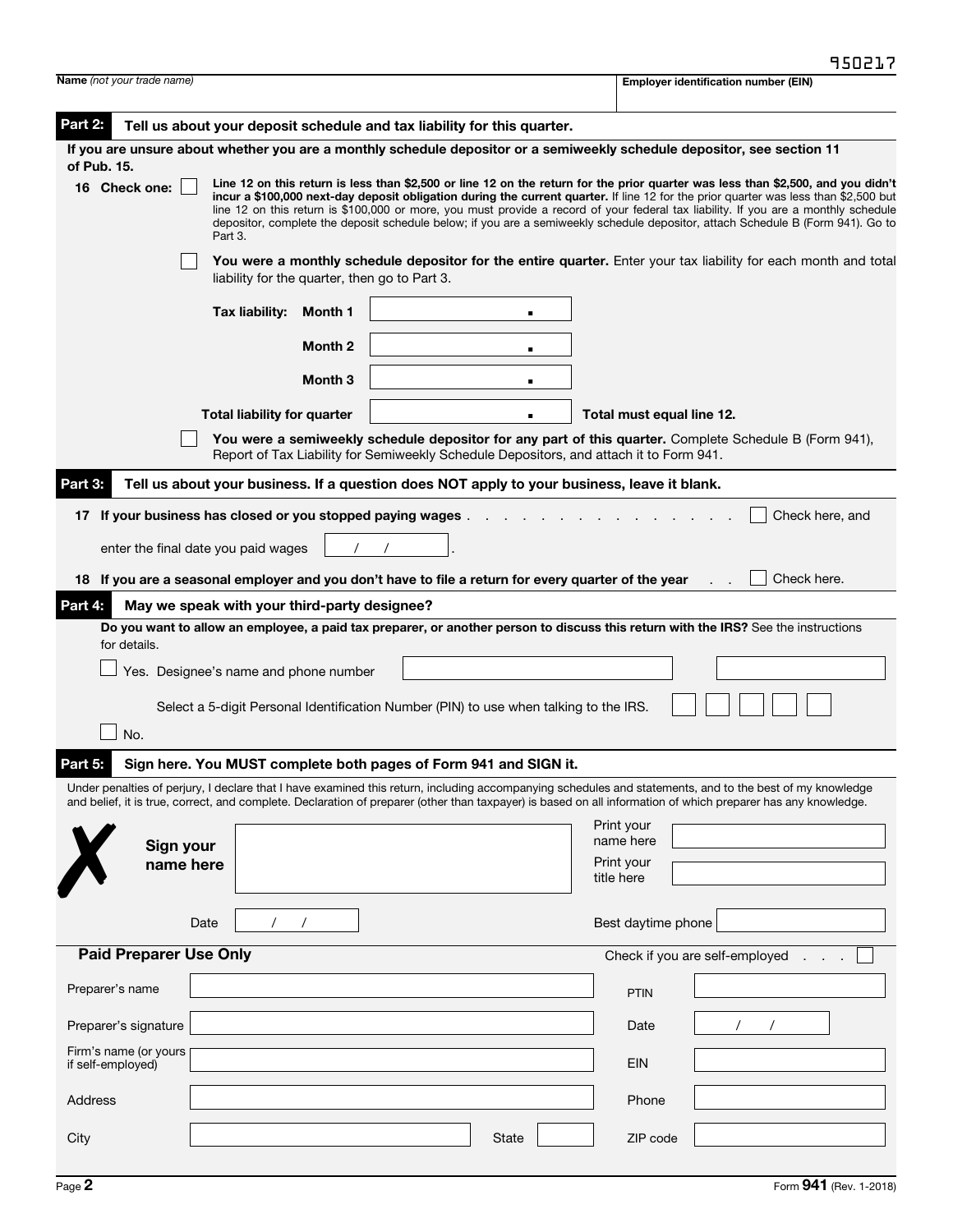## Form 941-V, Payment Voucher

#### Purpose of Form

Complete Form 941-V if you're making a payment with Form 941. We will use the completed voucher to credit your payment more promptly and accurately, and to improve our service to you.

#### Making Payments With Form 941

To avoid a penalty, make your payment with Form 941 only if:

• Your total taxes after adjustments and credits (Form 941, line 12) for either the current quarter or the preceding quarter are less than \$2,500, you didn't incur a \$100,000 next-day deposit obligation during the current quarter, and you're paying in full with a timely filed return; or

• You're a monthly schedule depositor making a payment in accordance with the Accuracy of Deposits Rule. See section 11 of Pub. 15 for details. In this case, the amount of your payment may be \$2,500 or more.

Otherwise, you must make deposits by electronic funds transfer. See section 11 of Pub. 15 for deposit instructions. Don't use Form 941-V to make federal tax deposits.



*Use Form 941-V when making any payment with Form 941. However, if you pay an amount with Form 941 that should've been deposited, you may be subject to a penalty. See* Deposit Penalties *in section 11 of Pub. 15.*

### Specific Instructions

Box 1—Employer identification number (EIN). If you don't have an EIN, you may apply for one online by visiting the IRS website at *www.irs.gov/EIN.* You may also apply for an EIN by faxing or mailing Form SS-4 to the IRS. If you haven't received your EIN by the due date of Form 941, write "Applied For" and the date you applied in this entry space.

Box 2—Amount paid. Enter the amount paid with Form 941.

Box 3—Tax period. Darken the circle identifying the quarter for which the payment is made. Darken only one circle.

Box 4—Name and address. Enter your name and address as shown on Form 941.

• Enclose your check or money order made payable to "United States Treasury." Be sure to enter your EIN, "Form 941," and the tax period ("1st Quarter 2018," "2nd Quarter 2018," "3rd Quarter 2018," or "4th Quarter 2018") on your check or money order. Don't send cash. Don't staple Form 941-V or your payment to Form 941 (or to each other).

• Detach Form 941-V and send it with your payment and Form 941 to the address in the Instructions for Form 941.

Note: You must also complete the entity information above Part 1 on Form 941.

| Detach Here and Mail With Your Payment and Form 941.                     |                                                     |  |                |                                                                                                                                                                                                      |                |                   |       |
|--------------------------------------------------------------------------|-----------------------------------------------------|--|----------------|------------------------------------------------------------------------------------------------------------------------------------------------------------------------------------------------------|----------------|-------------------|-------|
| <b>\$941-V</b><br>Department of the Treasury<br>Internal Revenue Service |                                                     |  |                | <b>Payment Voucher</b><br>▶ Don't staple this voucher or your payment to Form 941.                                                                                                                   |                | OMB No. 1545-0029 |       |
| <b>Tax Period</b>                                                        | Enter your employer identification<br>number (EIN). |  |                | Enter the amount of your payment. $\blacktriangleright$<br>Make your check or money order payable to "United States Treasury"<br>Enter your business name (individual name if sole proprietor).<br>4 | <b>Dollars</b> |                   | Cents |
|                                                                          | 1st<br>Quarter                                      |  | 3rd<br>Quarter | Enter your address.                                                                                                                                                                                  |                |                   |       |
|                                                                          | 2nd<br>Quarter                                      |  | 4th<br>Quarter | Enter your city, state, and ZIP code or your city, foreign country name, foreign province/county, and foreign postal code.                                                                           |                |                   |       |